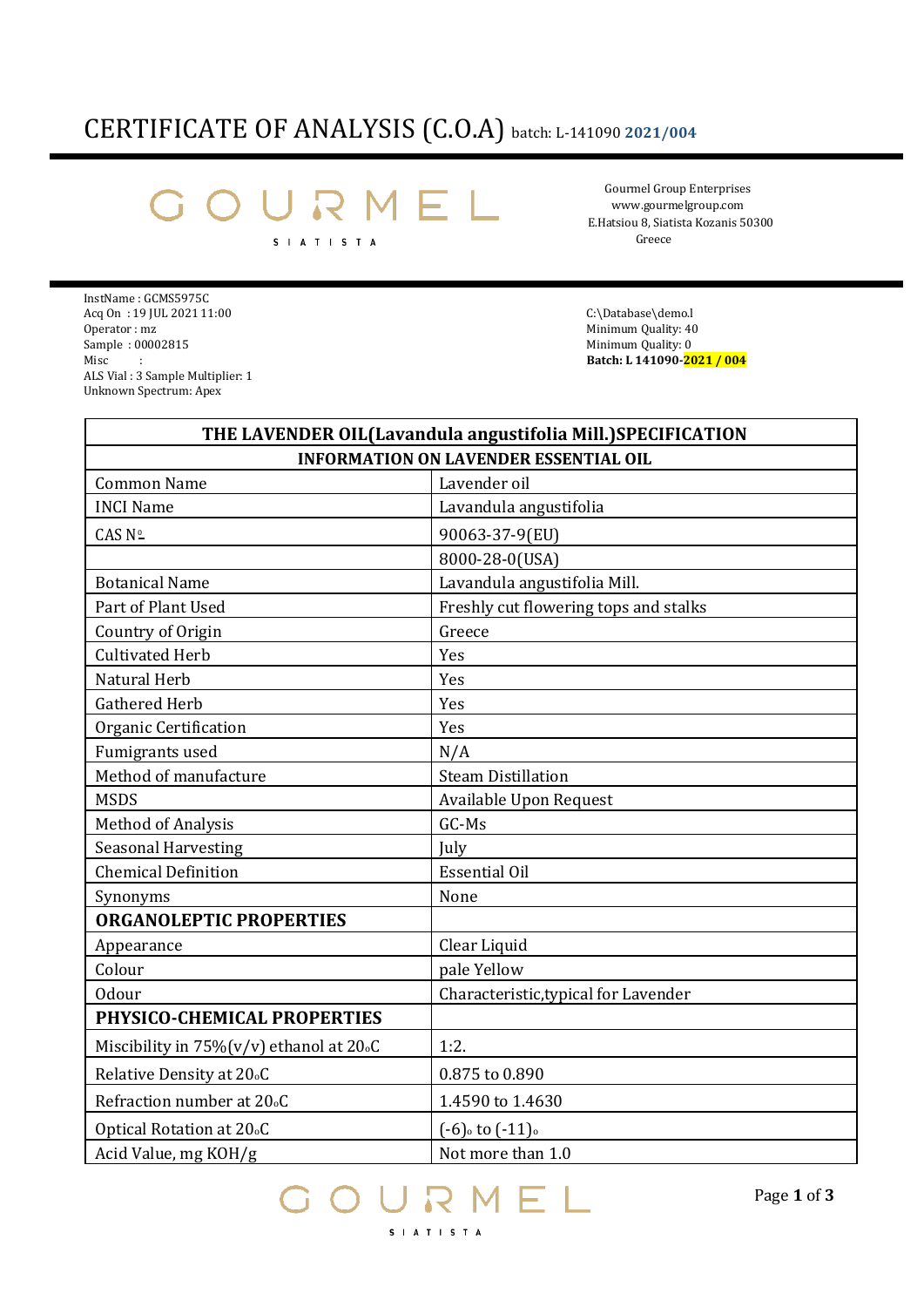| <b>CONTENT OF MAIN COMPONETS</b> | $\frac{0}{0}$ |
|----------------------------------|---------------|
| Linalyl acetate                  | 33.04         |
| a-Thujene                        | 0.40          |
| Linalool                         | 29.63         |
| Camphene                         | 0.18          |
| $\beta$ -Ocimene                 | 7.33          |
| $\beta$ -Myrcene                 | 1.85          |
| Teprinene-4-ol                   | 3.94          |
| n-Hexyl acetate                  | 0.68          |
| β-Caryoplyllene                  | 3.19          |
| n-Hexyl butanoate                | 0.48          |
| $\beta$ -Farnesene               | 3.09          |
| Isooctanol                       | 0.08          |
| Eucalyptol                       | 1.43          |
| a-Humulene                       | 0.06          |
| a-Terpineol                      | 1.81          |
| Zingiberene                      | 0.06          |
| Borneol                          | 0.21          |
| Geraniol                         | 0.45          |
| Camphor                          | 0.24          |
| Neryl acetate                    | 0.75          |
| Limonene                         | 0.44          |
| Geraniol acetate                 | 1.34          |
| Octanone-3                       | 1.03          |
| A-Terpineol                      | 1.81          |
| $Cis$ - $\beta$ -Ocimene         | 7.33          |
| Germanene D                      | 0.32          |
| Trans- $\beta$ -Ocimene          | 3.70          |
| Lavandulol                       | 0.76          |
| Lavandulyl acetate               | 3.82          |

GOURMEL

S | A T | S T A